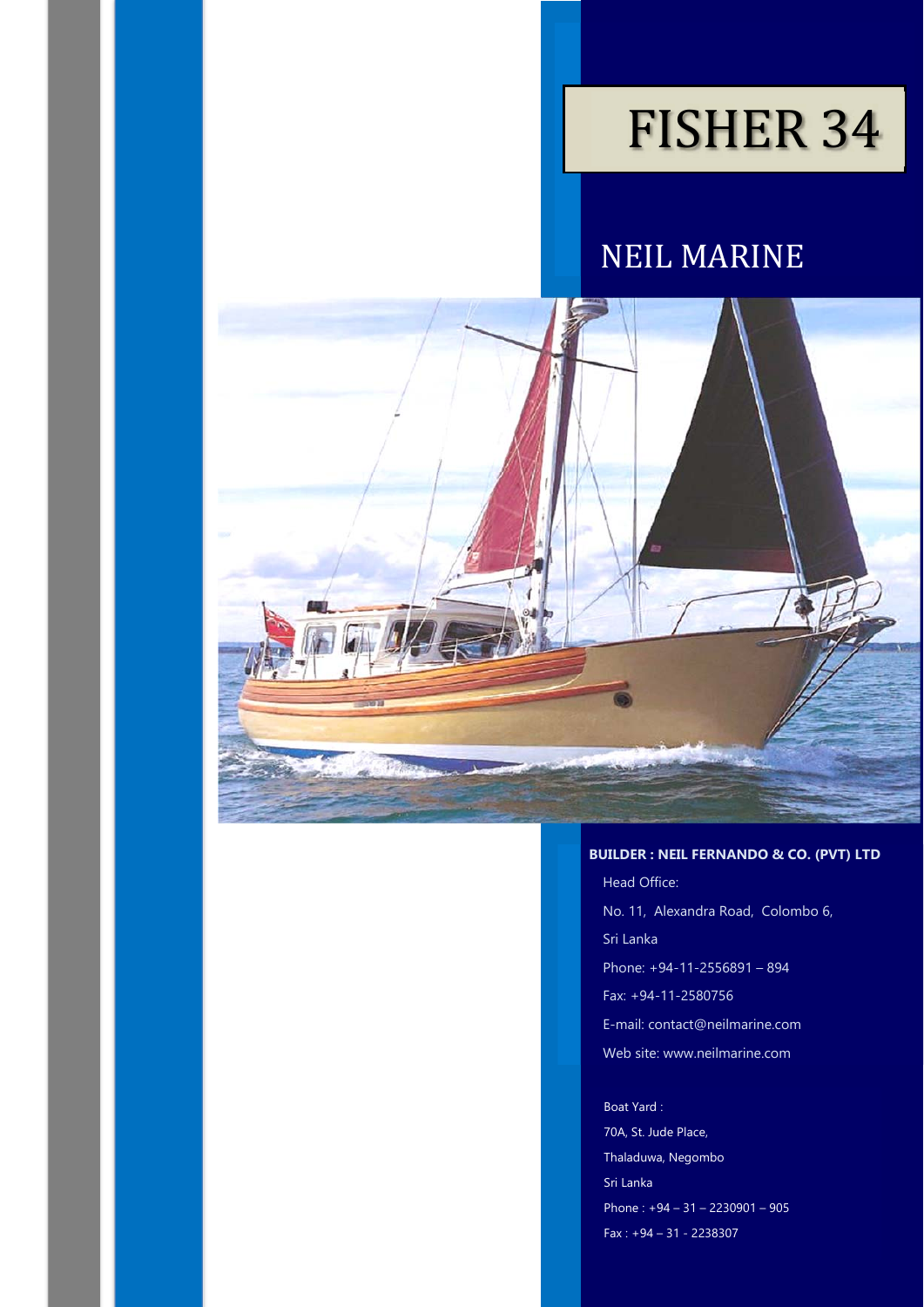# **FISHER 34 BASIC SPECIFICATION FOR STANDARD VESSEL**

Technical Specification No: NMF34/SB/SP/20/1377



| FISHER 34 - SLOOP (STANDARD) | <b>FISHER 3</b>   |             |                       |
|------------------------------|-------------------|-------------|-----------------------|
| <b>DIMENSIONS</b>            |                   |             | <b>DIMENSIONS</b>     |
| Length overall               | 10.46 m           | 34 ft 04 in | Length overall        |
| Length waterline             | $9.10 \text{ m}$  | 29 ft 10 in | Length waterline      |
| Beam                         | $3.42 \text{ m}$  | 11 ft 03 in | Beam                  |
| Draft                        | 1.49 <sub>m</sub> | 4 ft 11 in  | Draft                 |
| Displacement                 | 11,684 kgs        | $11.5$ ton  | Displacement          |
| <b>Ballast Weight</b>        | 4826 kgs          | 4.75 ton    | <b>Ballast Weight</b> |
| <b>SAIL AREAS</b>            |                   |             | <b>SAIL AREAS</b>     |
| Main                         | $25.08$ sq m      | $270$ sq ft | Main                  |
| <b>Furling Genoa</b>         | 33.45 sq m        | $360$ sq ft | <b>Furling Genoa</b>  |
|                              |                   |             | Mizzen                |

| FISHER 34 - SLOOP (STANDARD) |                   |             | FISHER 34 - KETCH (OPTIONAL) |                   |                           |
|------------------------------|-------------------|-------------|------------------------------|-------------------|---------------------------|
| <b>DIMENSIONS</b>            |                   |             | <b>DIMENSIONS</b>            |                   |                           |
| Length overall               | 10.46 m           | 34 ft 04 in | Length overall               | 10.46 m           | 34 ft 04 in               |
| Length waterline             | $9.10 \text{ m}$  | 29 ft 10 in | Length waterline             | $9.10 \text{ m}$  | 29 ft 10 in               |
| Beam                         | $3.42 \text{ m}$  | 11 ft 03 in | Beam                         | $3.42 \text{ m}$  | 11 ft 03 in               |
| Draft                        | 1.49 <sub>m</sub> | 4 ft 11 in  | Draft                        | 1.49 <sub>m</sub> | 4 ft 11 in                |
| Displacement                 | 11,684 kgs        | $11.5$ ton  | Displacement                 | 11,684 kgs        | $11.5$ tons               |
| <b>Ballast Weight</b>        | 4826 kgs          | 4.75 ton    | <b>Ballast Weight</b>        | 4826 kgs          | 4.75 tons                 |
| <b>SAIL AREAS</b>            |                   |             | <b>SAIL AREAS</b>            |                   |                           |
| Main                         | $25.08$ sq m      | $270$ sq ft | Main                         | $19.78$ sq m      | $213$ sq ft               |
| <b>Furling Genoa</b>         | 33.45 sq m        | $360$ sq ft | <b>Furling Genoa</b>         | 32.51 sq m        | $350$ sq ft $\frac{1}{6}$ |
|                              |                   |             | Mizzen                       | 5.85 sq m         | $63$ sq ft $\bar{d}$      |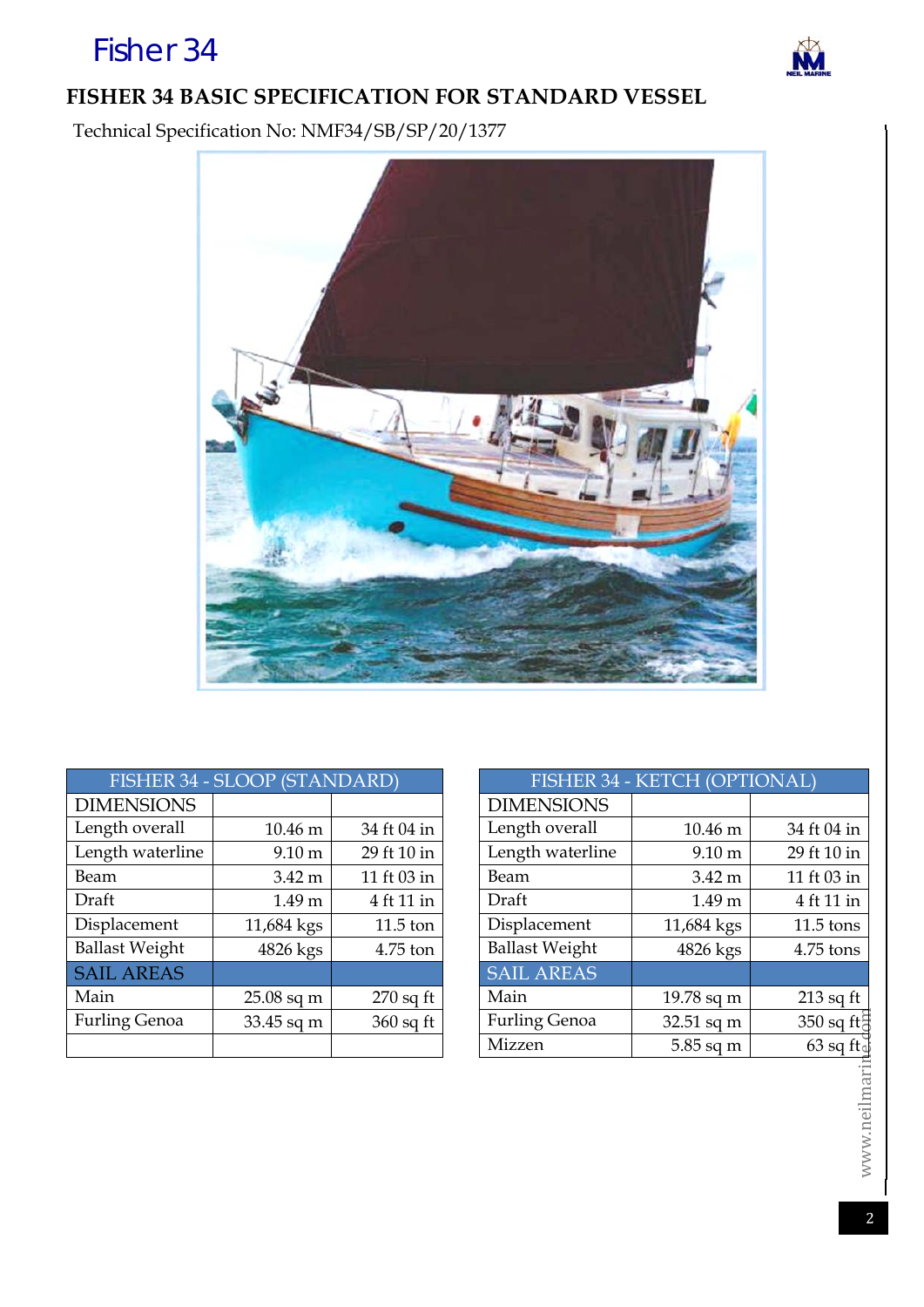

# **1. CONSTRUCTION**

- 1.1 The hull is a heavy duty hand laid-up GRP moulding. The cast iron ballast is encapsulated in the GRP keel and glassed over with further laminates to form an integral part of the hull structure. The major transverse structural bulkheads of marine specification plywood are bonded to the hull.
- 1.2 The deck is a heavy duty hand laid GRP moulding. Balsa stiffening is incorporated in all horizontal areas with plywood infill in way of the deck fittings. Heavily stressed areas are additionally reinforced with unidirectional glass reinforcement.
- 1.3 The deck is bonded to the hull in accessible areas and bolted throughout the whole hull to deck joint.
- 1.4 The bulkheads are laminated to the deck resulting in a strong and integrated unit. Heavy double skin GRP bulwarks, incorporating the hull to deck joint, are moulded as an integral part of the deck and capped with 25mm thick teak.
- 1.5 A teak rubbing strake and teak bulwark cladding is fitted.
- 1.6 The working deck areas are clad in Ceylon teak



#### **2. ENGINE STANDARD**

- 2.1 A BETA 75 of 75 HP. 4-cylinder marine diesel engine complete with a reduction gearbox is fitted. The engine is heat exchanger cooled and fitted with a water cooled exhaust with water lock type silencer, electric start and alternator of 70 amps output.
- 2.2 The engine is mounted on rubber anti-vibration mounts secured to a glass fiber, steel reinforced GRP engine bed which is bonded to the hull. The standard instrument panel has tachometer, temperature gauge, oil pressure gauge, voltmeter and engine hour meter fitted.
- 2.3 The bronze stern tube with water lubricated cutlass bearing carries stainless steel shaft driving a 3 bladed bronze propeller. A zinc sacrificial anode is fitted to reduce stern gear corrosion.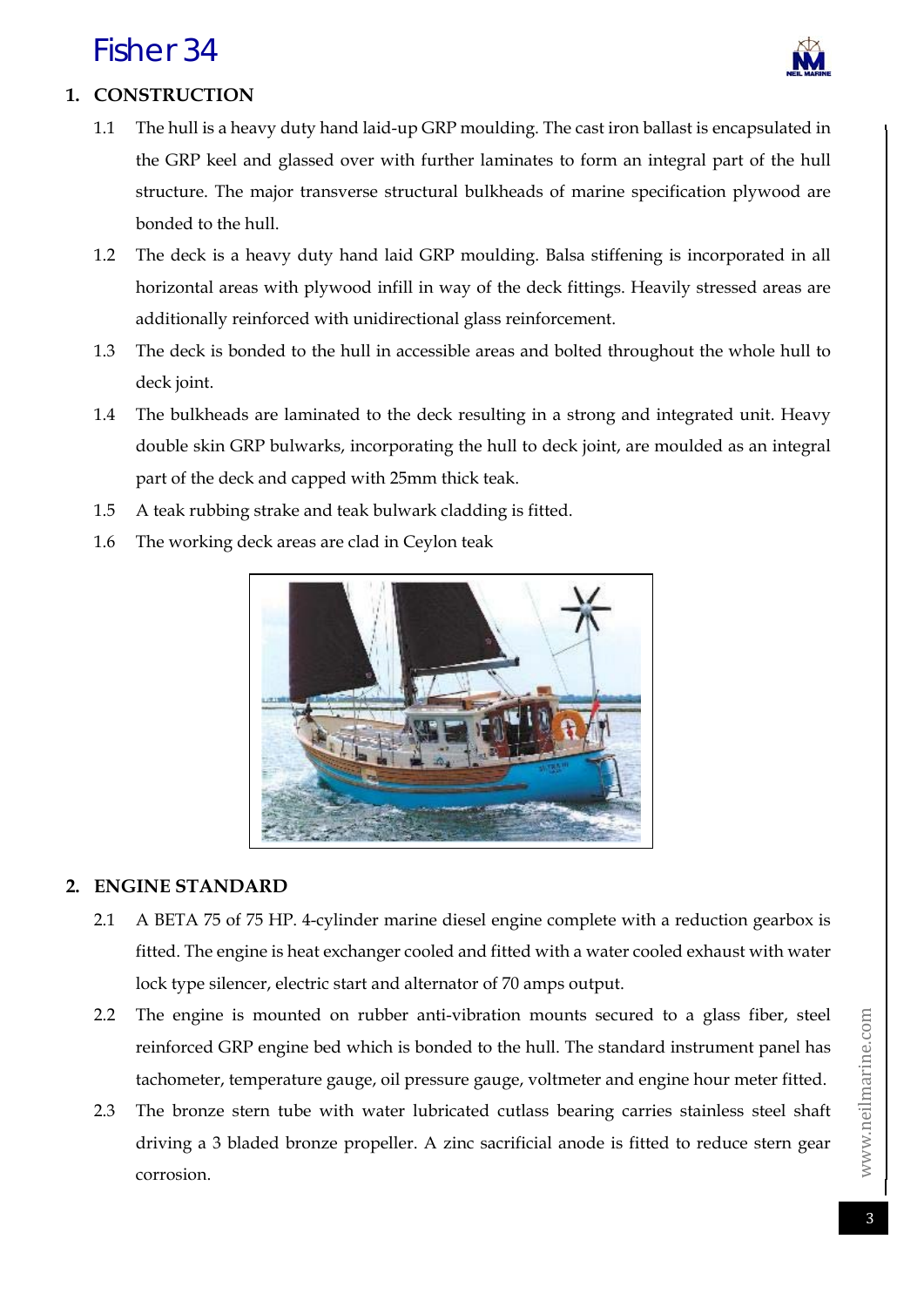

### **3. STEERING GEAR**

- 3.1 A hydraulic steering system consisting of pump and cylinder drives the rudder from a teak steering wheel in the wheelhouse.
- 3.2 Emergency steering by tiller in cockpit (a varnished teak tiller is available as an option).
- 3.3 The rudder is a GRP moulding fitted to a stainless steel sub frame or stainless steel.
- 3.4 The rudder stock is stainless steel and is connected to the rudder.

### **4. TANKS**

- 4.1 Diesel fuel: A single stainless steel tank complete with baffles of approximately 363 liters (80 gallons) is installed below the cockpit sole.
- 4.2 An electric fuel contents gauge is fitted in the instrument panel.
- 4.3 The filler point is located on the side deck. The tank is vented overboard.
- 4.4 Fresh water: Two GRP baffled tanks of approximately 340 liters (75 gallons) total are installed below the forward bunk and main saloon sole with fillers on the side decks.
- 4.5 Hot and cold water is supplied by pressure pump to outlets in the galley and toilet. Hot water is heated from a calorifier unit via the engine.

#### **5. BILGE PUMPS**

A high capacity manual bilge pump is provided in the aft cockpit locker. An electric pump with manual and automatic switches on the console is fitted in the grey water tank fitted under the cabin sole.

#### **6. ELECTRICS**

- 6.1 Two heavy duty 12 volt batteries are fitted with isolator switches. Charging is from the engine driven alternator.
- 6.2 Cabin LED lighting is provided throughout the accommodation including a chart light at the chart table.
- 6.3 Standard navigation lights are fitted, with port and starboard lights in teak shield boxes mounted on the wheelhouse roof.
- 6.4 The wiring loom is colour coded and all circuits are fully protected and controlled by circuit breakers switches on the main panel, mounted on the steering console.

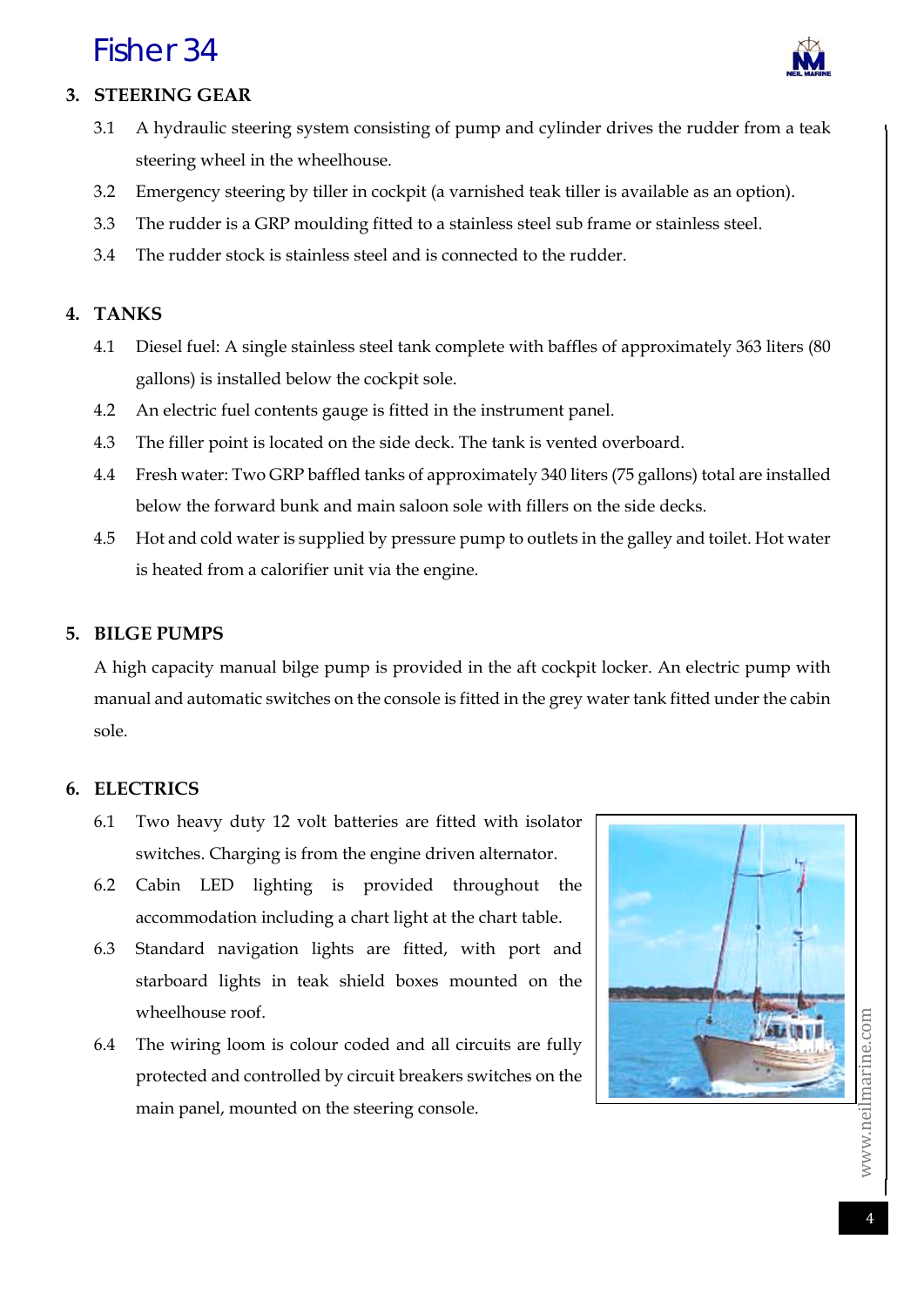

# **7. UNDERWATER FITTINGS**

- 7.1 All underwater fittings except the propeller shaft and rudder stocks are bronze.
- 7.2 Waste water from the sinks and shower drains to the small grey water sump and is discharged via the automatic pump.

## **8. DECK FITTING**

The following are fitted:–

- 8.1. Stainless steel push pit, pulpit and stanchions with stainless steel wire lifelines (plastic sheathed).
- 8.2. Lifeline gates with adjustable pelican hooks are located to port and starboard.
- 8.3. Heavy duty stainless steel stem head fitting with forestay and headsail attachment points and double anchor roller. Stainless steel bowsprit available as standard. Stainless steel engine room vents.
- 8.4. Two large mooring cleats and a bollard on the foredeck, two mid ship cleats, two large bollards aft. Chafing plates are fitted to the teak rail capping's in way of fairleads.
- 8.5. Through-bolted headsail tracks.
- 8.6. Self-tailing sheet winches on the cockpit coaming.
- 8.7. Spinlock rope clutch for the genoa furling line to port. 35lbs.
- 8.8. Delta anchor with 50 meters of 8 mm calibrated chain.
- 8.9. Electric anchor windlass
- 8.10. All working areas deck covered are with Ceylon Teak.
- 8.11. Teak fore and aft handrails on the wheelhouse roof. Two vents and three ventilators on the coach roof. Diesel and water tank fillers in deck.



### **9. SPARS**

- 9.1 The ketch rig with the masts and boom in silver anodized aluminium alloy.
- 9.2 Steaming, anchor light,

## **10. RIGGING**

- 10.1 The standing rigging is heavy duty  $1 \times 19$  stainless steel wire attached to the chain plates with bottle screws. The running rigging is of pre-stretched Terylene.
- 10.2 The following are supplied: main, genoa (and mizzen for ketch rig) halyards and sheets, boom topping lift, burgee and signal halyards.
- 10.3 Suitable Furlex or similar genoa reefing system is supplied (Boat Extra Option).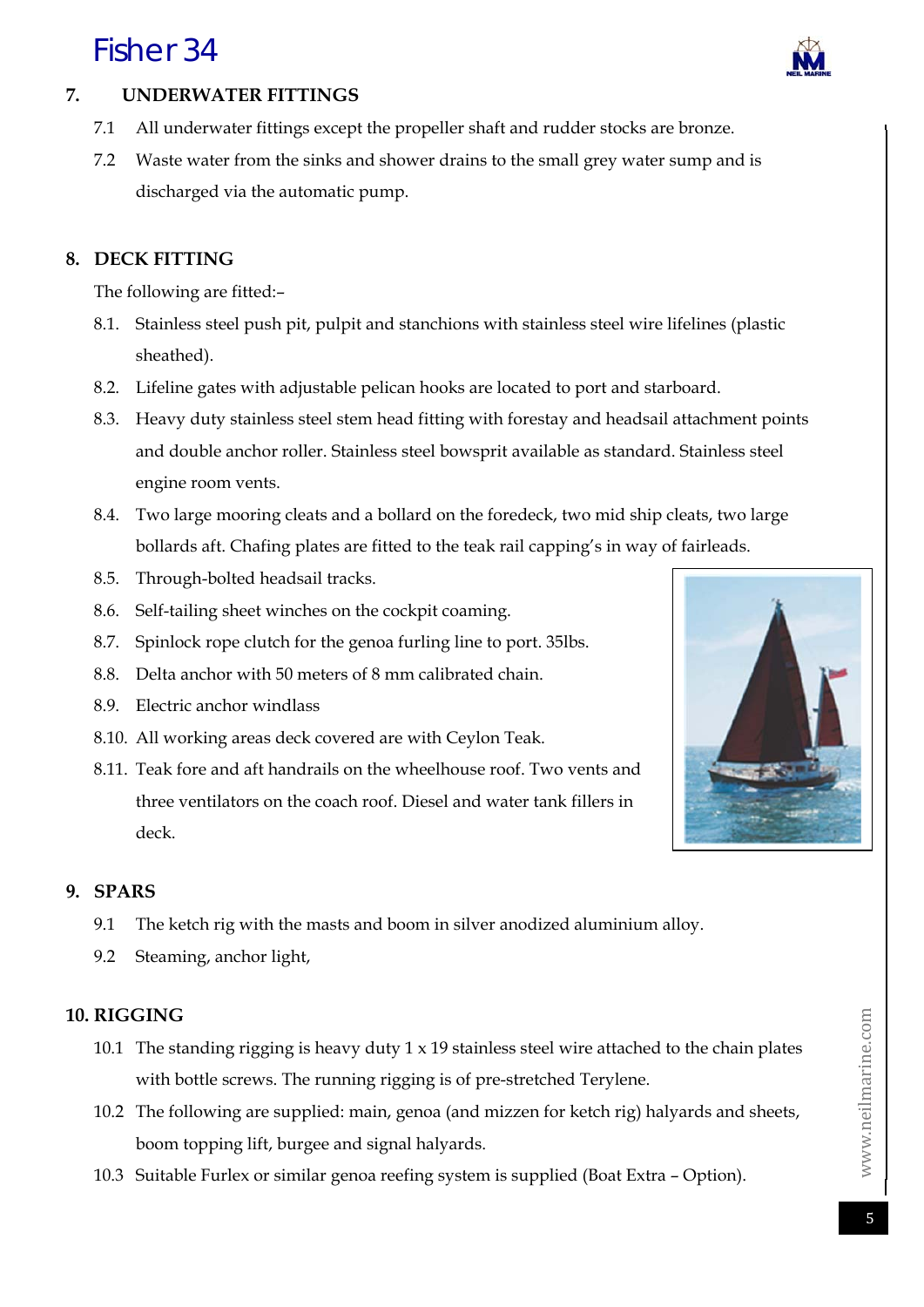

#### **11. SAILS**

Mainsail, mizzen and furling genoa in white Terylene cloth. The main is equipped with slab Reefing, foot outhaul and leech tension. Sail covers for mainsail and mizzen.

### **12. WINDOWS AND PORTLIGHTS**

12.1 Window frames and port-lights are marine anodized aluminium alloy glazed with toughened glass or polycarbonate panes. The wheelhouse/deck saloon is equipped with 2 slide opening windows and a drop down forward opening window. The coach roof windows are all opening ports. A door with lock is fitted in the aft end of the wheelhouse (sliding door for ketch rig option).

### **13. INTERIOR JOINERY & COVERINGS JOINERY**

- 13.1 All the interior joinery is solid Ceylon teak and teak veneered plywood.
- 13.2 Galley and toilet compartment worktop surface offered in granite as per colour availability to customer's selection. Any other suitable surface material available to customer preference also could be offered as an alternative if required.

### **14. HULL LININGS**

- 14.1 The overhead linings consist of vinyl upholstered plywood, panels which are detachable for access, have teak battens between the panels. The hull sides and hanging lockers are lined in either teak or carpet to prevent condensation.
- 14.2 The wheelhouse and the sides of the coach roof are lined in teak veneered plywood or GRP panel.

### **15. COVERINGS**

15.1 All cushions are upholstered in colour coordinated high grade fire retardant fabrics. Teak parquet floor is fitted on all cabin soles and wheelhouse sole.

### **16. ACCOMMODATION FORECABIN**

16.1 There are two full length single berths with a double berth infill and storage lockers beneath. 16.2 The chain locker is forward.

- 16.3 There is a hanging locker and a clothes storage locker aft of the berths on each side.
- 16.4 Access to the foredeck is through an opening Perspex deck hatch. There is one opening port on each side of the coach roof.
- 16.5 A paneled door leads to the saloon.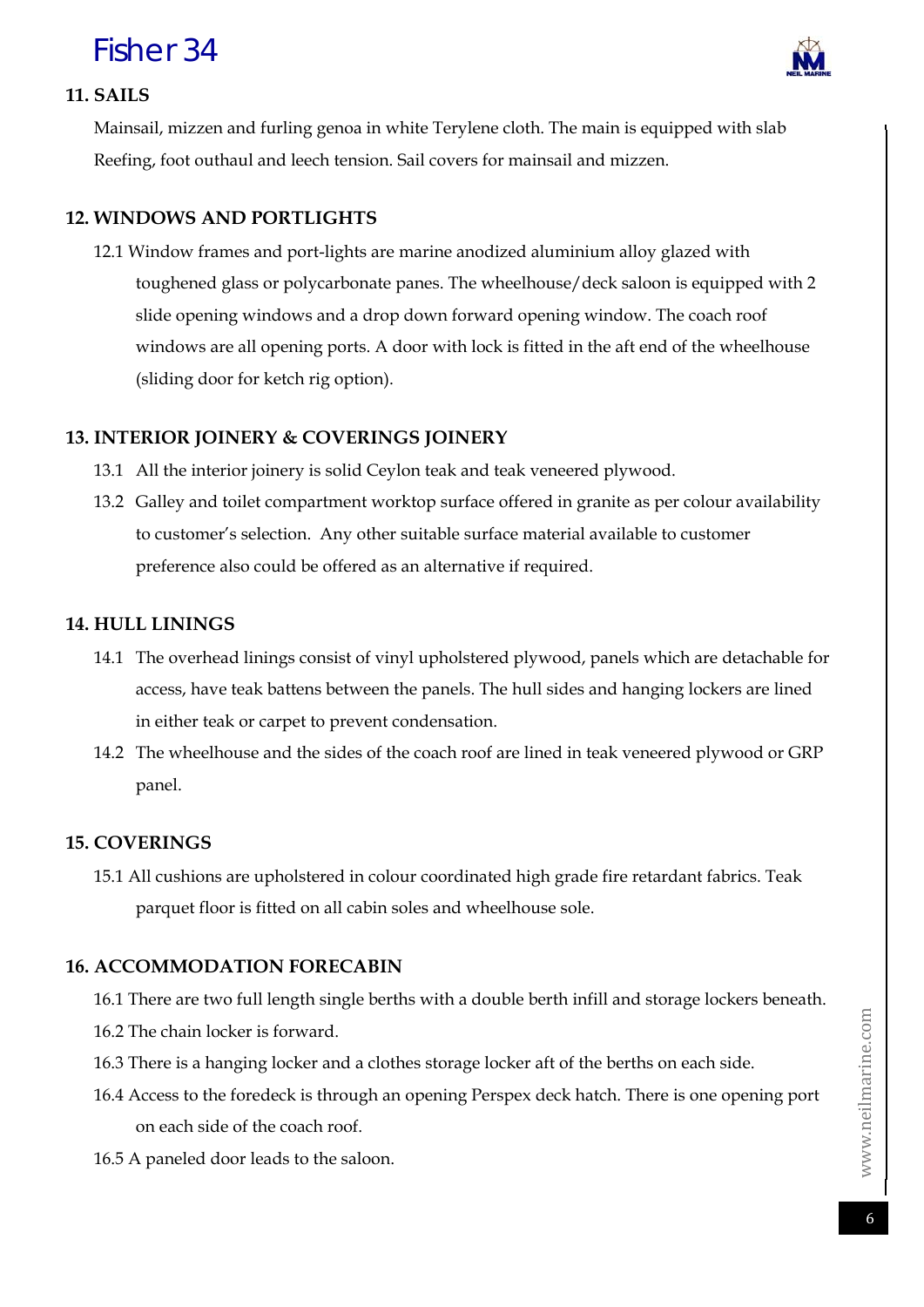

### **17. MAIN SALOON**

- 17.1 The saloon has an 'U' shaped settee to port with lockers behind. There is storage outboard and under the settee.
- 17.2 The saloon table is mounted on a pole so that it can be raised and lowered. When lowered the settee will convert to a double berth if required.
- 17.3 There is overhead and bulkhead lighting with halogen lights under the side deck.
- 17.4 There are two opening ports in the coach roof.

#### **18. GALLEY**

To starboard in the saloon. It is fitted with: a stainless steel sink fitted on granite work top with drainer, ice box – convertible to optional refrigerator, cooker with 2 burners, grill and oven with fail-safe on all burners, hot and cold water to sink by pressure system, plate and cup storage, drawers and lockers for food storage, overhead vent, two opening ports, granite working surfaces, fiddle rails, gas shut off valve adjacent to cooker, cooker cover with stowage provided, galley crash bar and lighting overhead.



#### **19. TOILET**

- 19.1 The separate toilet compartment is to port, aft of the saloon with a marine toilet and washbasin. The pressured hot and cold water is supplied to the shower head/tap fitting.
- 19.2 The following are fitted: a shower tray with teak grating, locker outboard with stowage's, opening port, a fixed overhead light, mirror, teak door with laminate backing, overhead ventilator and laminate covered bulkheads.

#### **20. QUARTER CABIN**

The large cabin is to starboard with full sized double berth with storage under. There is a hanging locker/vanity unit with drawers under, a mirror, one opening port; one fixed port to the wheelhouse. A berth light and fixed overhead light are fitted.

#### **21. WHEELHOUSE/RAISED SALOON**

21.1 The steering position is to port with helmsman's seat/crew settee with large storage lockers below and outboard of the seat. There is a settee to starboard with chart stowage's under and lockers behind the backrests.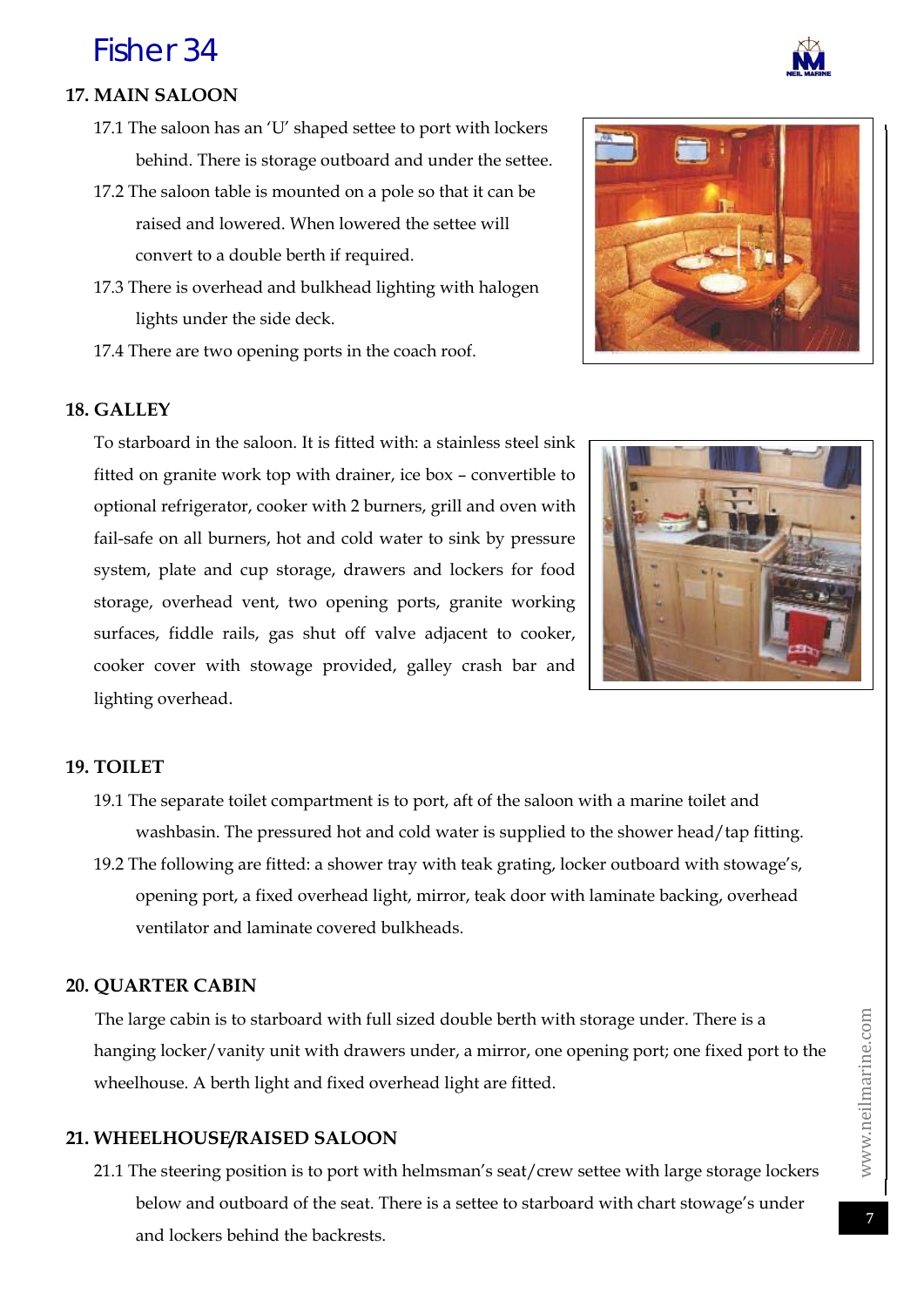

- 21.3 The chart table is forward to starboard.
- 21.4 There are slide opening windows each side of the wheelhouse and a central dropdown window. A wiper is fitted on the port forward helm screen as standard.
- 21.5 There are four overhead lights.
- 21.6 The engine is situated below the wheelhouse with access via lifting hatches in the wheelhouse sole. The engine space is soundproofed.
- 21.7 Anodized aluminium profile sliding hatch with smoke colour10 mm acrylic pane fitted over wheel house roof.



### **22. COCKPIT**

- 22.1 The cockpit is an integral part of the GRP deck moulding which is self-draining through two 38mm bore drains with valves at the hull. A hatch is fitted in the aft seat top to give access to steering gear, bilge pump, and the fuel tank shut off value.
- 22.2 The cockpit sole has teak duckboard. There are lockers port and starboard forward under seats.
- 22.3 The gas bottle locker, with space for two bottles is aft in the cockpit coaming.

#### **23. OUTLINE INVENTORY**

In addition to items mentioned in the specification the yacht will be complete with the following:–

- 1 x Compass
- 2 x Mooring warps
- 4 x Fenders

#### **24. GENERAL**

- 24.1 The hull and deck are colours of customer selection as per colours availability.
- 24.2 The interior and exterior teak woodwork to be coated with bright Varnish (Boat Extra Option)
- 24.3 The yacht is to be antifouled and handed over
- 24.4 The Fisher 34 is built to conform to CE category A.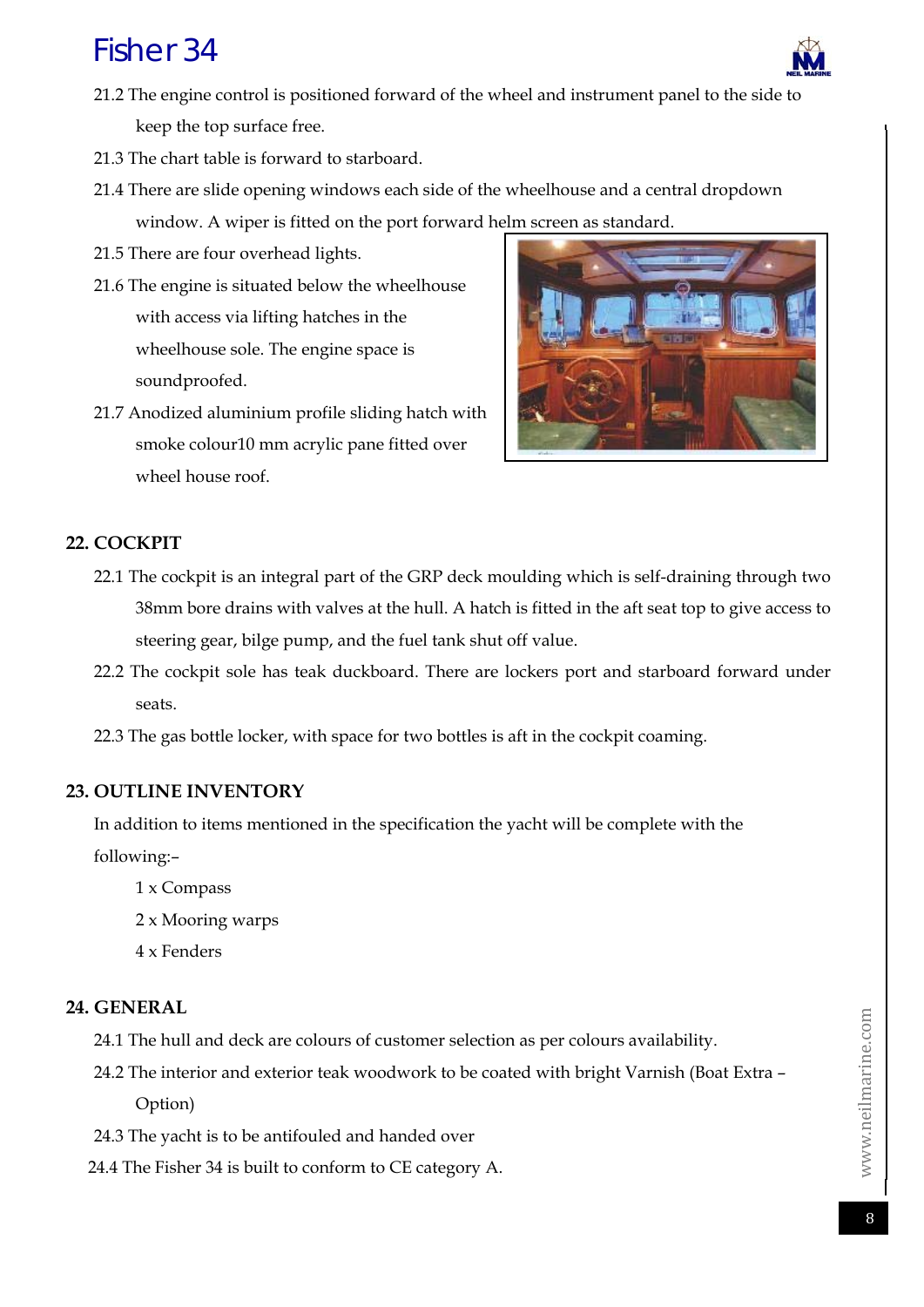



### **25. Following included on standard boat price**

| 25.1 |  |  | <b>Black Water Tank with System</b> |
|------|--|--|-------------------------------------|
|      |  |  |                                     |

- 25.2 Pressurized hot water with immersion heater and Calorifier
- 25.3 External shower
- 25.4 Webasto heating system
- 25.5 Battery charger 12V,50A
- 25.6 Shore power 110/220V
- 25.7 Bow Thruster 75KGF
- 25.8 Electric windlass
- 25.9 Replace CQR 20kg anchor with SPADE 20 kg anchor
- 25.10 VETUS Sliding sunroof over wheel house
- 25.11 Fixing Diesel hob instead of the Gas hob
- 25.12 Clock and Barometer with brass cover
- 25.13 Rope cutter on shaft
- 25.14 Genoa Furling system

#### **26. NAVIGATION AND COMMUNICATION EQUIPMENT TO BE QUATED ON REQUESTED**

- 26.1. Multifunction Display with inbuilt GPS/Chart Plotter
- 26.2. Autopilot
- 26.3. VHF
- 26.4. Depth, Log, Wind instruments
- 26.5. Radar
- 26.6. AIS

Note : builder reserves the right to amend the specification at any given time.